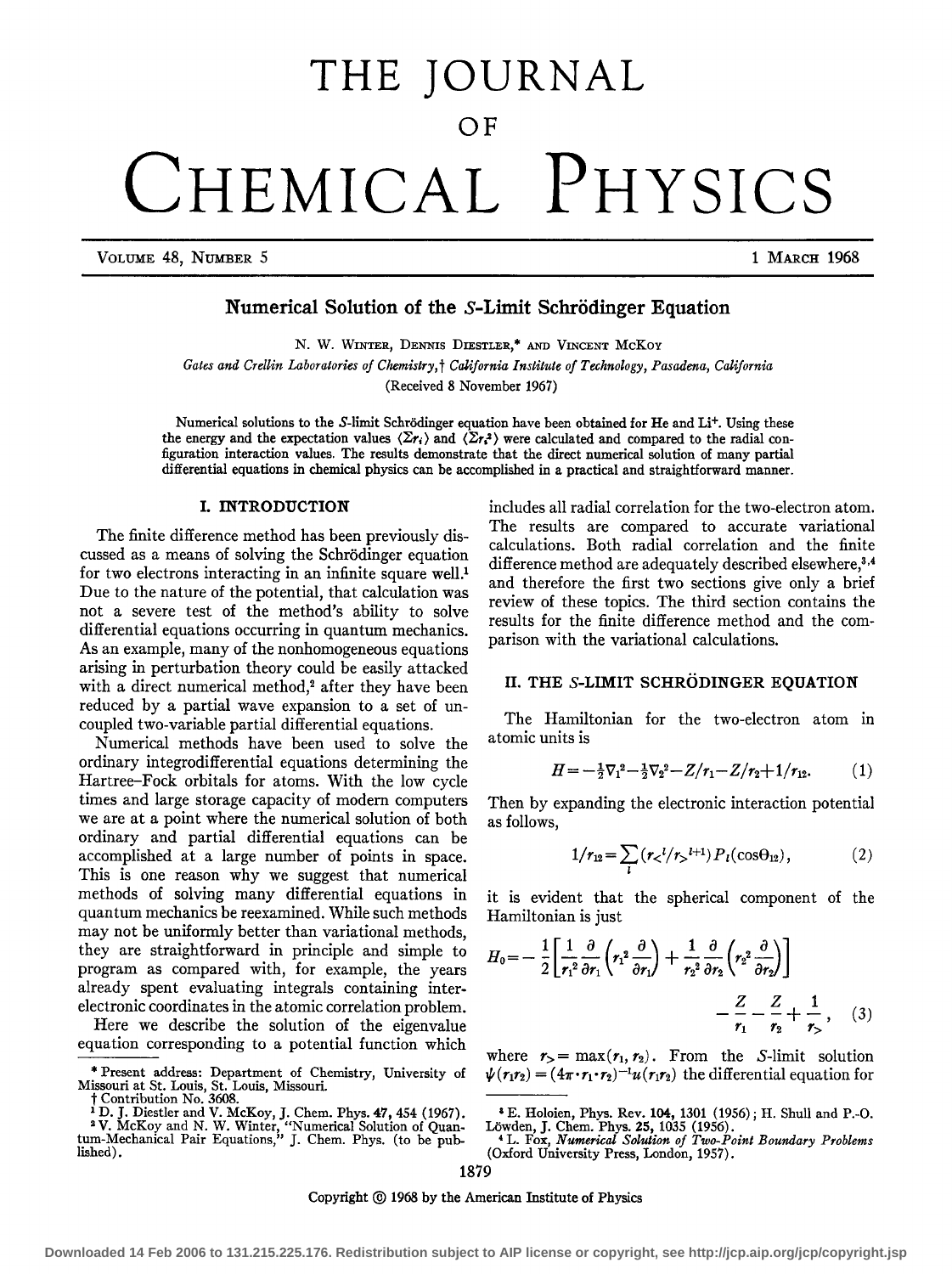the function  $u(r_1r_2)$  can be written

$$
-\frac{1}{2}\left(\frac{\partial^2}{\partial r_1^2} + \frac{\partial^2}{\partial r_2^2}\right)u(r_1r_2) - \frac{Z}{r_1}u(r_1r_2)
$$

$$
-\frac{Z}{r_2}u(r_1r_2) + \frac{1}{r_2}u(r_1r_2) - Eu(r_1r_2) = 0. \quad (4)
$$

The function  $u(r_1r_2)$  is taken to be normalized as follows

$$
\int u(r_1r_2) u(r_1r_2) dr_1 dr_2 = 1,
$$

and the boundary conditions require that  $u(r_1r_2)$ vanish when either variable is zero or infinity. Using the finite difference method the next section illustrates how Eq. (4) can be systematically reduced to an algebraic problem.

#### **III. REVIEW OF THE FINITE DIFFERENCE METHOD**

There are two important points to consider in treating Eq. (4) with the finite difference method. First, we want to treat the differential equation as a boundary value problem and not as an initial value one. The boundary condition at  $r_1$  or  $r_2$  equal to zero can be easily imposed, but the condition as  $r_1$  or  $r_2$  goes to infinity is more difficult and must be modified so as to describe the solution over a finite numerical grid.  $F\alpha^4$  suggests two methods for handling this type of situation. The first approach, which is direct and is the one we use, is to require that  $u(r_1r_2)$  vanish on the edges of a square bounded on two sides by  $r_1 = R$ ,  $r_2 = R$ . As long as *R*, which in this method "represents" infinity, is sufficiently large, the solution remains a good approximation to the solution one would obtain as  $R\rightarrow\infty$ . The other approach, an indirect one which could be easily implemented, assumes that for large values of the variables  $r_1$  and  $r_2$  the differential equation has a solution  $g(r_1r_2)$  exp $\left[\frac{-\alpha(r_1+r_2)}{r_2}\right]$  where, at reasonable grid sizes,  $g(r_1r_2)$  varies slowly. We can allow for this by using as the boundary condition the equation  $u(r_1r_2)$  =  $e^{\alpha h}u(r_1+h, r_2)$  at any convenient point  $r_1$ . The quantity *h* is just the spacing between grid points.

The second and more important point to consider is the level of the difference approximation to be used. The differential operators in Eq.  $(4)$  can be formally expanded in an infinite series of difference operators and the level of the approximation is determined by the truncation of this series. After some experimentation it was found that the best compromise between accuracy and ease of calculation was to employ only second differences and then extrapolate the results by the Richardson method.6

Fox4 argues strongly for including higher-order difference operators by an iterative method. Although such schemes may allow one to use a coarser grid and still obtain reliable solutions, we decided to work only with second differences. This approximation best demonstrates the straightforwardness of the numerical approach.

The derivatives can be written in terms of second differences as follows,

$$
h^{2}(\partial^{2}/\partial r_{1}^{2}) u(r_{1}r_{2})
$$
  
=  $u(r_{1}-h, r_{2})-2u(r_{1}r_{2})+u(r_{1}+h, r_{2})+O(h^{4}),$  (5a)  

$$
h^{2}(\partial^{2}/\partial r_{2}^{2}) u(r_{1}r_{2})
$$

$$
=u(r_1, r_2-h)-2u(r_1r_2)+u(r_1, r_2+h)+O(h^4), (5b)
$$

where  $h$  is the grid spacing. By introducing these into the S-limit equation, there results a set of linear equations, one for each grid point, having the form

$$
(1/h2) [u(r1 - h, r2) + u(r1 + h, r2) + u(r1, r2 - h)+ u(r1, r2 + h)] + [(2Z/r1) + (2Z/r2) - (2/r2)-4+2(E)]u(r1r2) = 0. (6)
$$

These can be collected into the following matrix form,

$$
Du=Eu,\t(7)
$$

where *D* is a real symmetric banded matrix,<sup>6</sup>  $\boldsymbol{u}$  is an eigenvector whose elements correspond to the solution values at the various grid points, and *E* is the corresponding eigenvalue.

At this point the solution of the S-limit equation has been reduced to the diagonalization of the difference matrix, or at least to that of finding the lowest eigenvector and eigenvalue. Since *D* is a banded matrix, this can be accomplished for large matrices in a fairly simple fashion. It is important to be able to solve extremely large matrix equations in order to reduce the difference truncation error to a tolerable level. The method we have used to extract the lowest eigenvector is described in the appendix. Even though matrices as large as 2600 by 2600 were diagonalized, the difference error remained important. To correct this, solutions at several grid sizes were found and the Richardson extrapolation method<sup>5</sup> was used to predict the results at zero grid size. The other alternative, including higher differences, was tried and found to be at best only equally as accurate as extrapolation. The inclusion of higher differences has the disadvantage that grid points outside the boundaries must be dealt with. Because of this arbitrariness, we chose to stay on firmer ground with second differences. The results for He and Li+ are presented in the next section.

<sup>5</sup> L. Richardson and J. Gaunt, Trans. Roy. Soc. (London) A226, 299 (1927).

<sup>&#</sup>x27; See Appendix.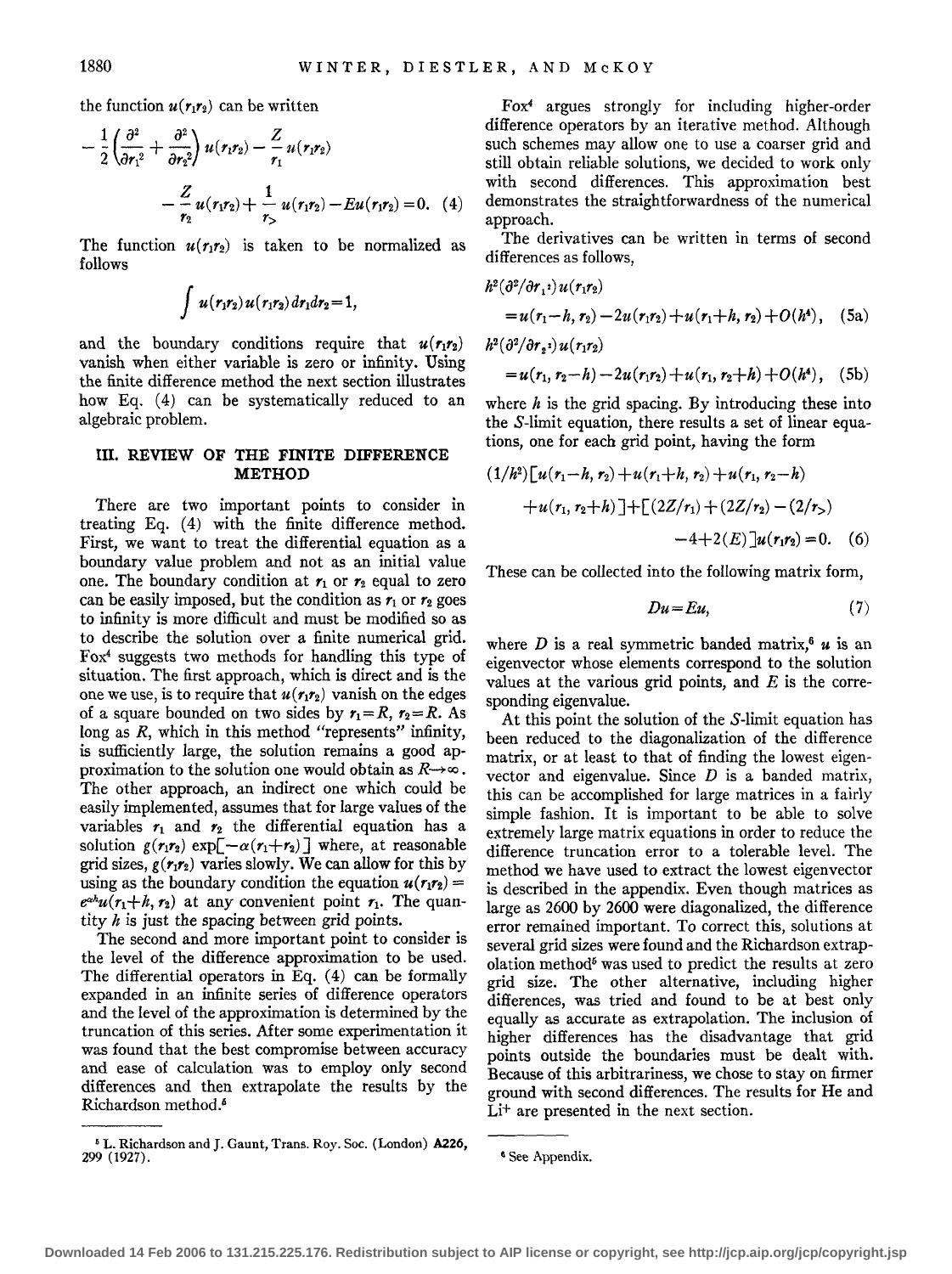#### IV. THE FINITE DIFFERENCE RESULTS

The lowest eigenvector of the S-limit matrix was found at four different grid sizes for each atom. The radial cutoff for He was set at 5 a.u. and for Li+ at 4 a.u. In choosing the cutoff we tried to balance the advantage of a small grid size with the disadvantage of unphysical boundary conditions.

With the eigenvectors, the energy and the expectation values  $\langle \sum r_i \rangle$  and  $\langle \sum r_i^2 \rangle$  were found at each grid size. Simple matrix multiplication was used rather than numerical quadrature in order to be able to extrapolate the results.

Tables I-III give the initial results for each grid size as well as the extrapolated values. In the tables the

|  |  |  | TABLE I. Total energy. |
|--|--|--|------------------------|
|--|--|--|------------------------|

| Grid<br>size* | <b>Initial</b><br>result |                            |             |             |
|---------------|--------------------------|----------------------------|-------------|-------------|
|               |                          | Helium                     |             |             |
| 5/13          | $-2.512505$              |                            |             |             |
| 5/26          | $-2.766800$              | $-2.851565$<br>$-2.874612$ | $-2.877493$ | $-2.878682$ |
| 5/39          | $-2.826695$              |                            | $-2.878608$ |             |
| 5/52          | $-2.848967$              | $-2.877609$                |             |             |
|               |                          | Lithium ion                |             |             |
| 4/13          | $-6.072929$              | $-7.136845$                |             |             |
| 4/26          | $-6.870866$              |                            | $-7.245837$ |             |
| 4/39          | $-7.072455$              | -7.233727                  | $-7.251916$ | -7.252321   |
| 4/52          | $-7.148980$              | $-7.247369$                | ۰           |             |

<sup>8</sup> The grid size is defined as the radial cutoff divided by the number of strips along one side of the grid.

second column gives the eigenvalues of the finite difference matrix. The third column gives the results of extrapolating successive values in the second column assuming that the difference between these approximate eigenvalues and the eigenvalue at zero mesh size has an  $h<sup>2</sup>$  dependence. The fourth column gives the result of an *h4* extrapolation, i.e., one assumes that the difference between the approximate eigenvalues and the exact eigenvalue is given by  $a_0h^2 + a_1h^4$ . The final extrapolant is obvious. This  $h^2$  convergence is common in many elliptic partial differential equations.7 We will comment further on this property in the next section.

To determine the accuracy of the eigenvectors the residual vector  $R = Du - Eu$  was calculated and found

|  |  | TABLE II. Expectation value of $\Sigma r_i$ . |  |  |
|--|--|-----------------------------------------------|--|--|
|--|--|-----------------------------------------------|--|--|

| Grid<br>size | Initial<br>result |             |          |          |
|--------------|-------------------|-------------|----------|----------|
|              |                   | Helium      |          |          |
| 5/13         | 2.098644          | 1.870169    |          |          |
| 5/26         | 1.927288          |             | 1.864165 |          |
| 5/39         | 1.892590          | 1.864832    | 1.864173 | 1.864173 |
| 5/52         | 1.880230          | 1.864338    |          |          |
|              |                   | Lithium ion |          |          |
| 4/13         | 1.343108          |             |          |          |
| 4/26         | 1.199784          | 1.152010    | 1.147341 |          |
| 4/39         | 1.170937          | 1.147860    | 1.147429 | 1.147435 |
| 4/52         | 1.160700          | 1.147537    |          |          |
|              |                   |             |          |          |

to have a length in the range  $10^{-5}$  to  $10^{-6}$  in each case. In addition, the local energy,  $E(i) = (Du)_i/u(i)$  was found to be constant to more than five decimal places at each grid point. In Table IV we compare the finite difference results, including the virial ratio  $V/2E$  to the radial configuration interaction (RCI) values.8 The RCI basis orbitals were ls, *2s, 3s,* 4s, 1s', and *2s'*  Slater-type functions. The exponents for the helium atom were  $\zeta = 3.7530$  and  $\zeta' = 1.5427$  and for the lithium ion  $\zeta = 5.8249$  and  $\zeta' = 2.5456$ . The energy compares well with the S-limit energy in both cases; however, for helium the other properties are slightly less satisfactory.

TABLE III. Expectation value of  $\Sigma r_i^2$ .

| Grid<br>size | Initial<br>result |             |          |          |
|--------------|-------------------|-------------|----------|----------|
|              |                   | Helium      |          |          |
| 5/13         | 2.986072          |             |          |          |
| 5/26         | 2.557635          | 2.414823    | 2.399441 |          |
| 5/39         | 2.470699          | 2.401150    | 2.399155 | 2.399136 |
| 5/52         | 2.439617          | 2.399654    |          |          |
|              |                   | Lithium ion |          |          |
| 4/13         | 1.196438          |             |          |          |
| 4/26         | 0.976746          | 0.903515    | 0.896798 |          |
| 4/39         | 0.932745          | 0.897544    | 0.896589 | 0.896575 |
| 4/52         | 0.917031          | 0.896828    |          |          |

8 We wish to thank Dr. William A. Goddard for allowing us to use his RCI computer program for these calculations.

<sup>&</sup>lt;sup>7</sup> See for example H. C. Bolton and H. I. Scoins, Proc. Cam-<br>bridge Phil. Soc. 53, 150 (1956). These authors attempted a bridge Phil. Solution of the S-limit equation. Their best extrapolant was  $-2.652$  a.u. for helium.